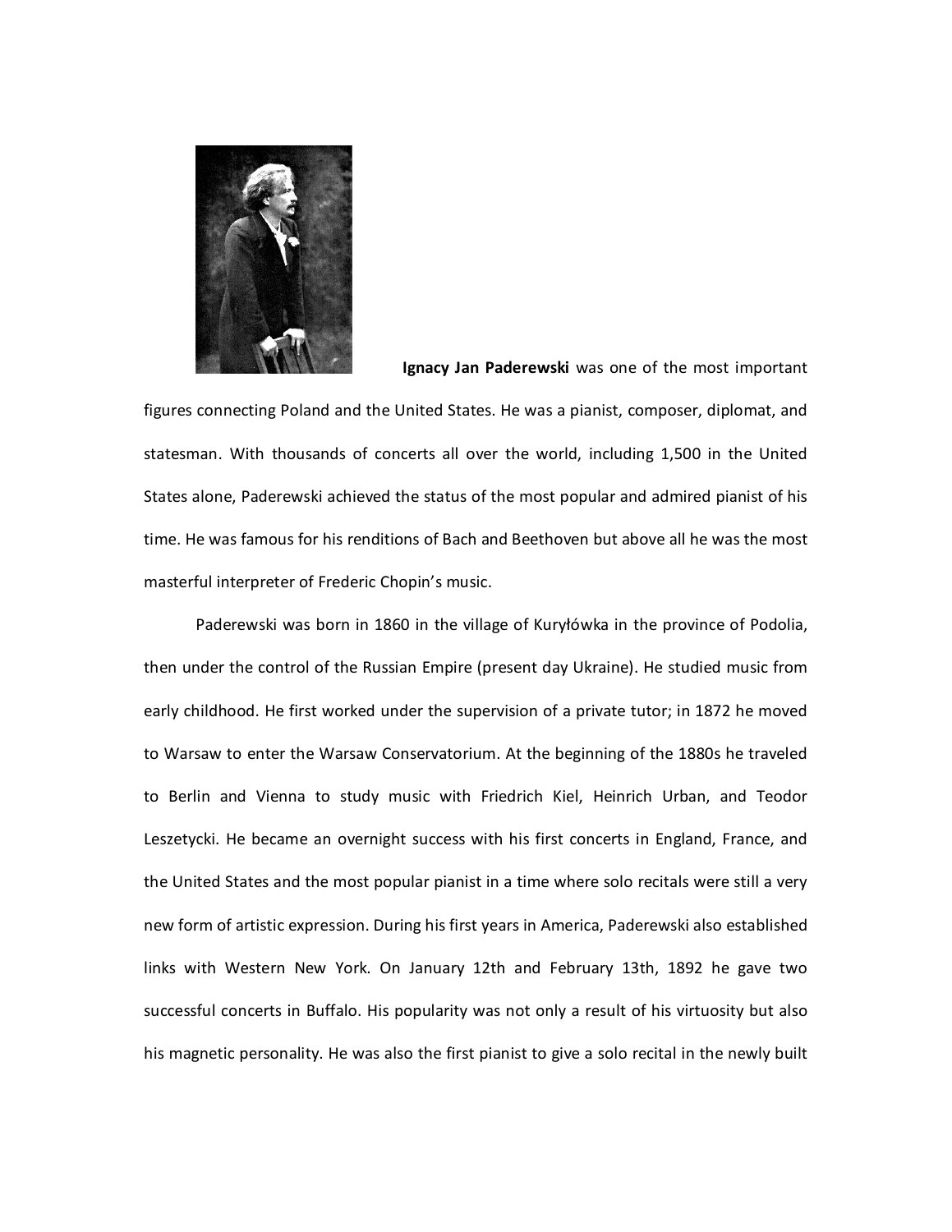Carnegie Hall in New York City. Almost 3,000 people attended the concert that was only one of many that attracted crowds previously unknown at classical music events.

An internationally recognized figure, he was also known for his activism and devotion to various social causes. As early as 1895 he founded the Paderewski Fund in New York to establish triennial prizes for American composers, regardless of race or religion. Throughout the years his projects gave substantial support to such diverse groups as unemployed musicians in England, playwrights, Polish composers in Poland, unemployed workers, wartime orphans in Italy, and Jewish refugees from Germany in France.

His career allowed him to establish intimate friendships with many of the leading statesmen of Europe and America. He soon came to be considered an expert on Polish affairs. Polish American organizations united to appoint Paderewski their leader. During World War I, while Poland fought to regain its independence, the U.S. Congress passed a resolution of sympathy for the Polish state and President Wilson, by proclamation, established January 1, 1916 as a day commemorating the suffering of the Polish people. Thanks to Paderewski's efforts this document, unique in history, bore the seals and signatures of all the Polish organizations in the United States.

World War I brought Paderewski back to Western New York. In 1917 he called for the formation of a Polish Army of volunteers to support American troops. At the same time he became a member of the newly formed Polish National Committee in Paris and was delegated to be its representative in the United States. As the United States remained neutral, the training camp for the Polish Army of volunteers was established at Niagara‐on‐ the‐Lake, Ontario, then the British Dominion of Canada. As the nearest American city, Buffalo became a transit point for the volunteers. Paderewski visited the camp and addressed the troops. After the United States declared war against the Central Powers,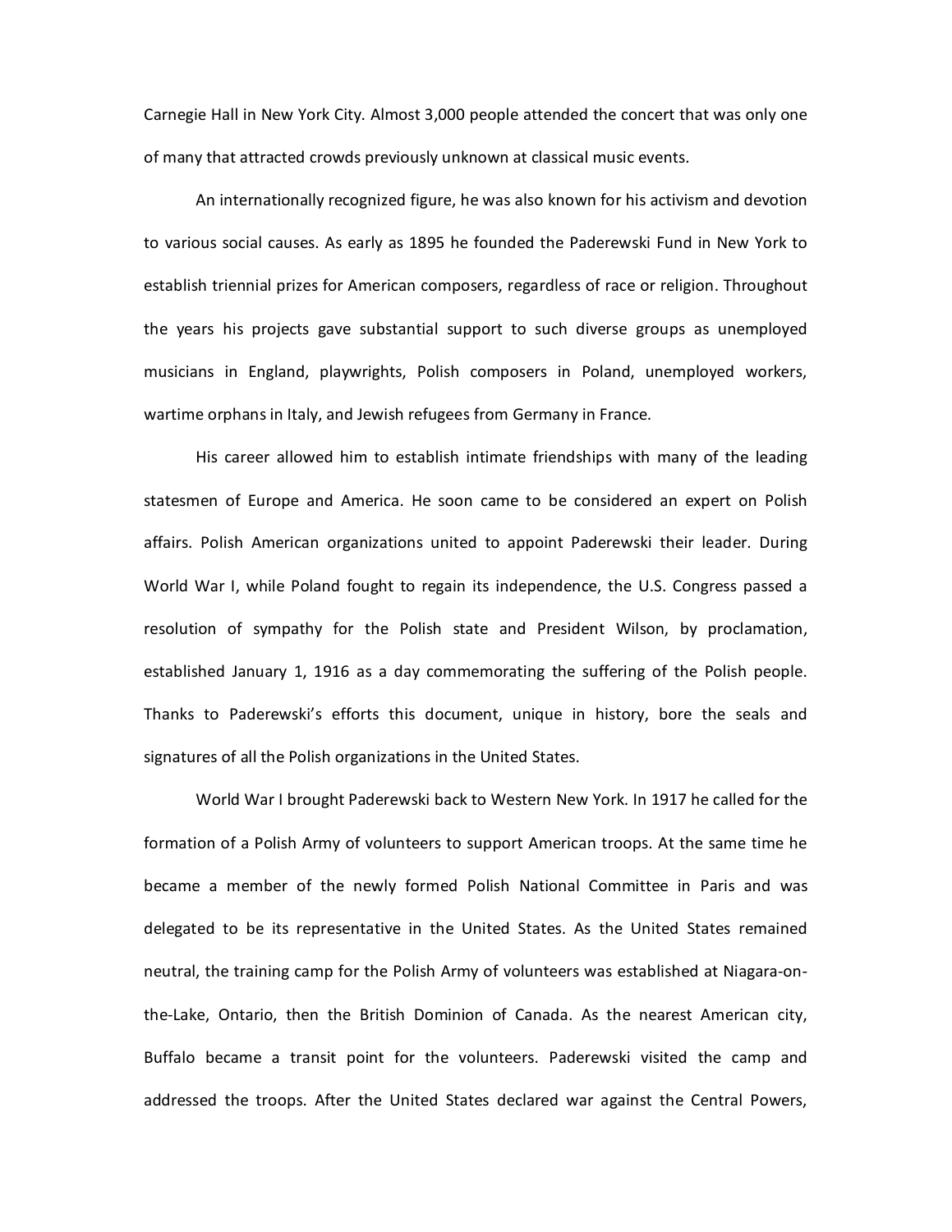another Polish Army training camp was also formed at Fort Niagara, across the river from Niagara-on-the-Lake. The units of the Polish Army of volunteers were soon shipped to France and participated in combat at the Western Front.

With the end of World War I Poland regained its independence. In January 1919 Paderewski became the Prime Minister and Minister of Foreign Affairs. He represented Poland at the Paris Peace Conference and signed The Versailles Peace Treaty, which reconstituted the territories of Poland after over a century of being wiped off the map of the world. After being abandoned by many of his political supporters, Paderewski handed in his letter of resignation on December 4, 1919. The same year he was designated the first Polish Ambassador to the League of Nations.

In 1923 Paderewski returned to his musical career establishing his second home in the United States. He purchased what was to become Rancho San Ignacio, California. There he planted walnut, almond, and plum trees and quite unexpectedly became famous for his petit syrah grapes. Wines produced from these grapes won several awards, beginning with a gold medal at the 1933 California State Fair. Down to the present, the community of Paso Robles in Northern California sponsors a Paderewski Festival weekend every March with music concerts, lectures, tours of wineries, and a Polish breakfast.

In 1939, when Nazi Germany invaded Poland and World War II broke out, Paderewski, then 79, once again was looked to provide leadership to Poles all over the world, especially the ones who found themselves in exile. Despite poor health, he agreed to travel to Paris to inaugurate a new government but refused to be Prime Minister again. His home in Switzerland became a shelter for emigrants of many nationalities during the war. Having spent some time in Switzerland, he returned to the United States to continue efforts supporting the Polish cause.